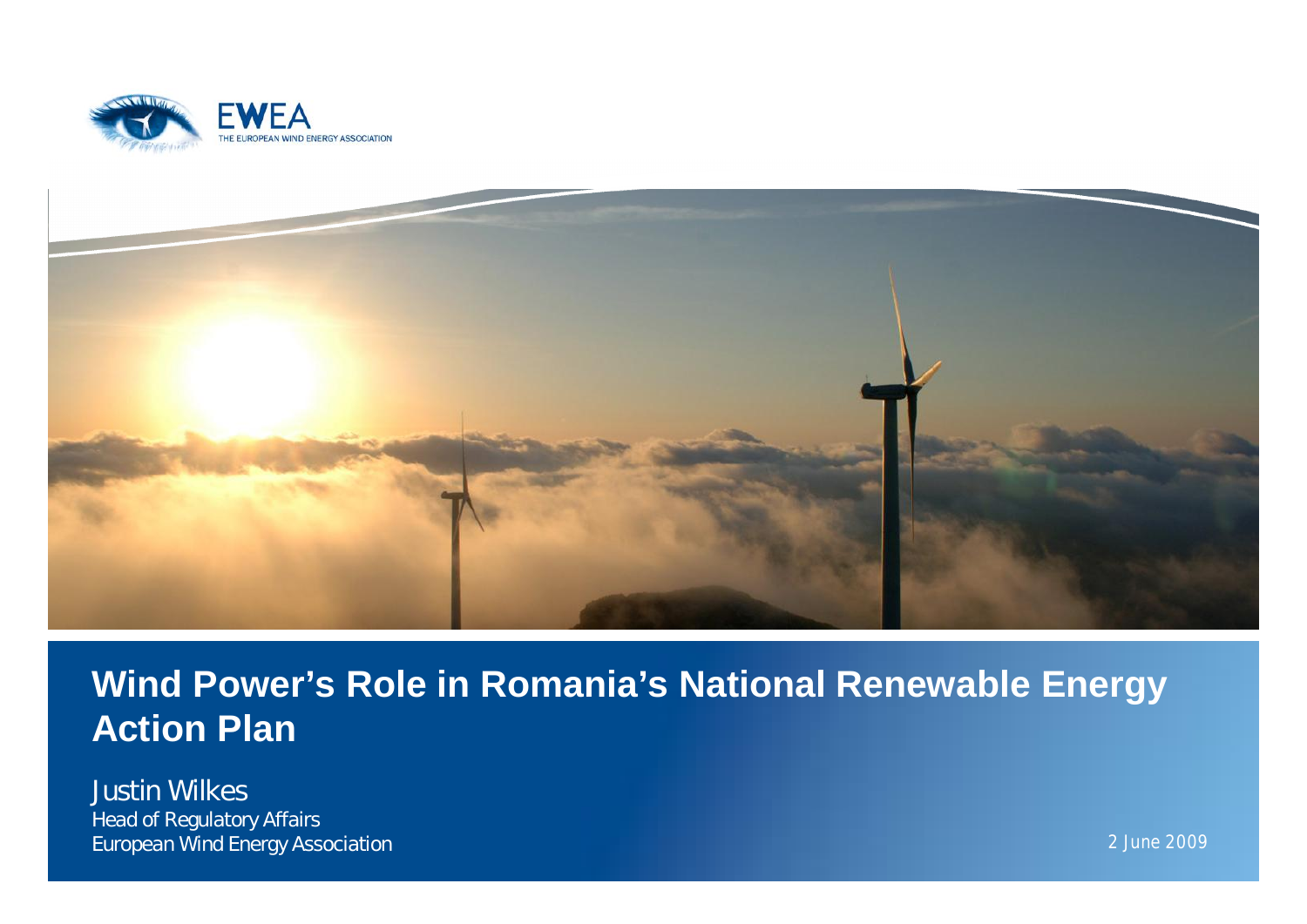

## Outline of presentation

- Introducing EWEA
- Romania's Wind Market 2008
- The EU Renewable Energy Directive
	- National renewable energy targets for 2020
	- National Action Plans
	- Cooperation & flexibility mechanisms
	- Administrative & grid issues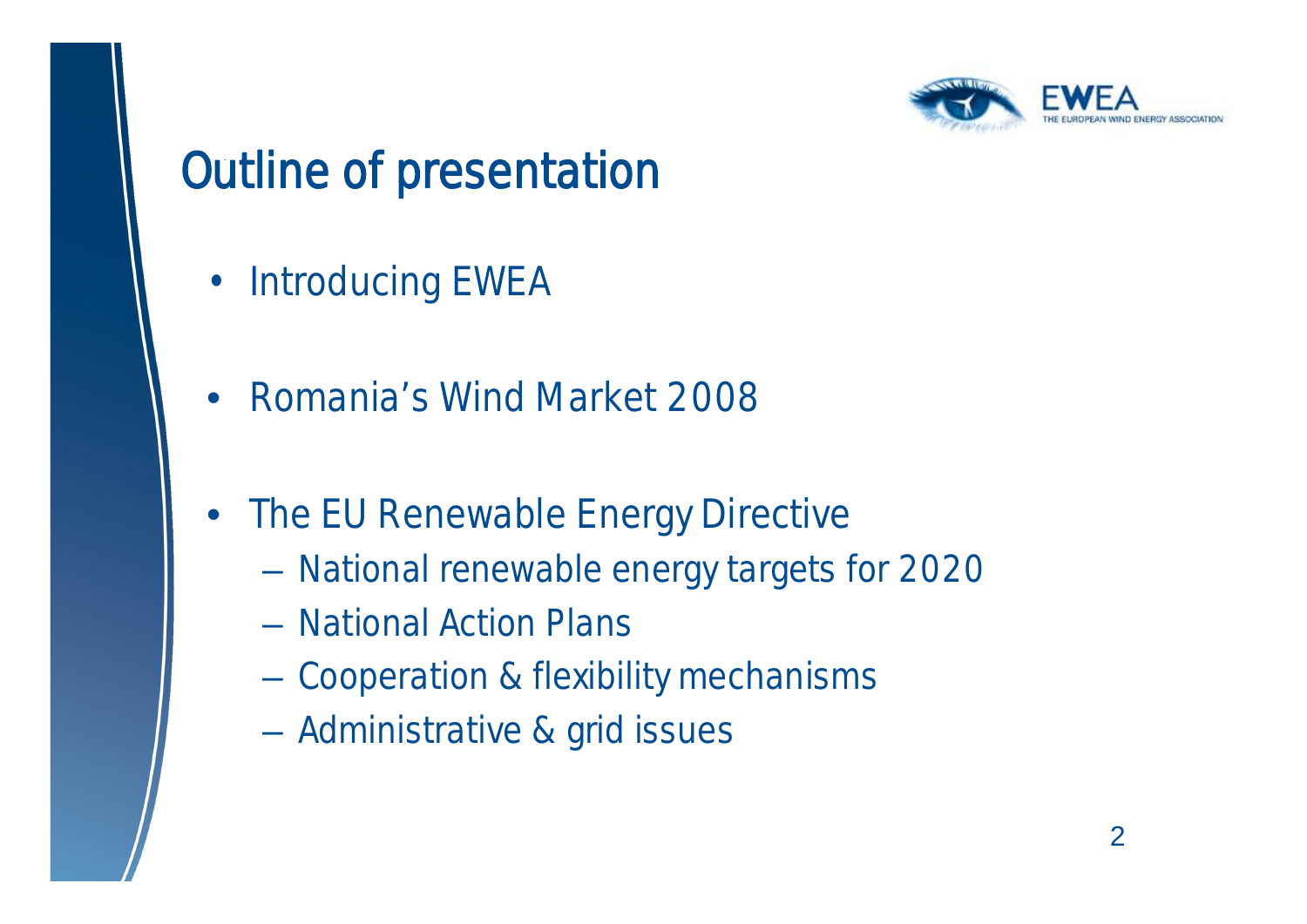

#### WHAT IS THE EUROPEAN WIND ENERGY ASSOCIATION?

EWEA is the voice of the wind industry, actively promoting the utilisation of wind power in Europe and worldwide.

Resources are focussed on lobbying, communication and policy activities, and responding to enquiries from our member organisations.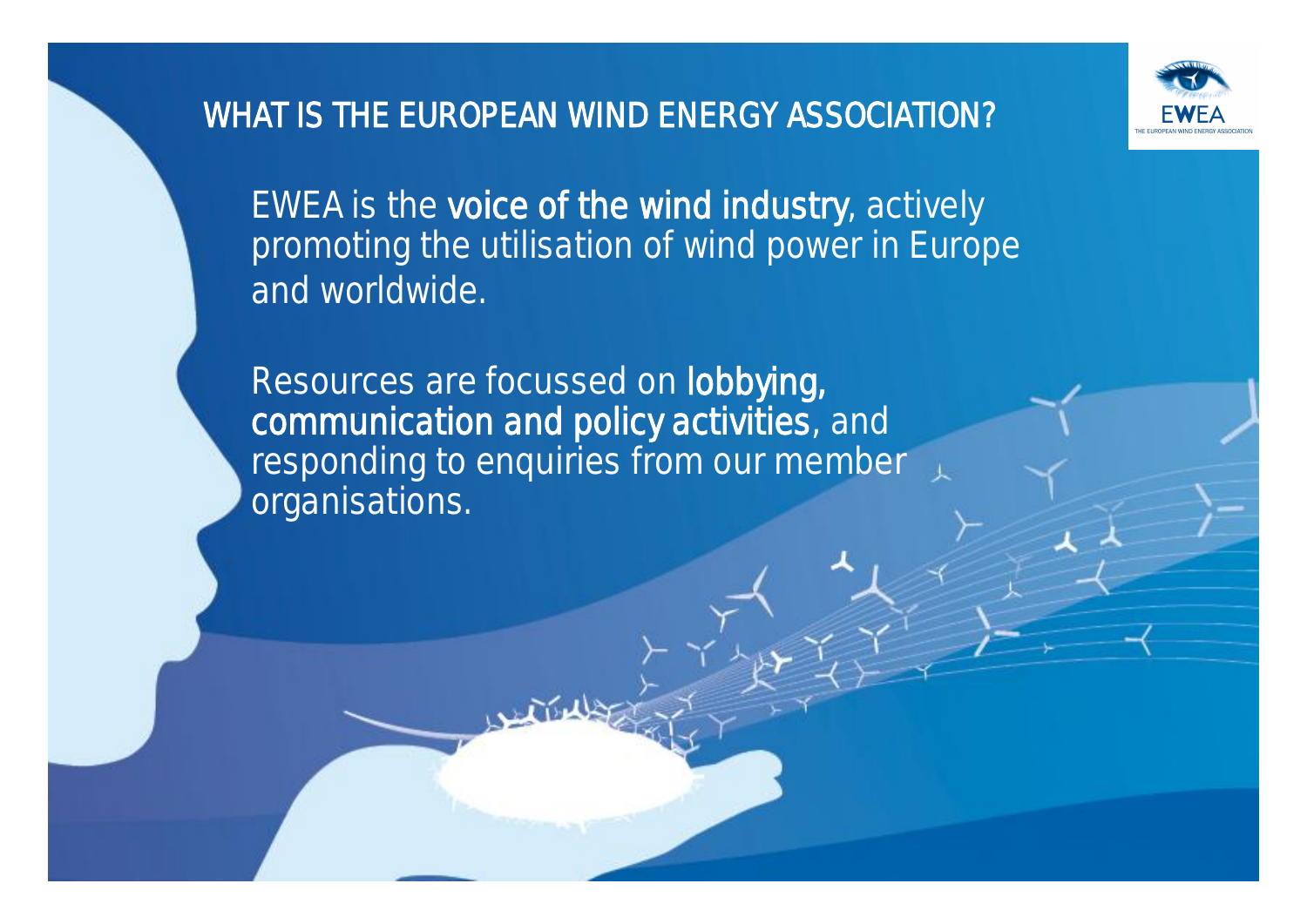

#### MORE THAN 600 MEMBERS FROM OVER 60 COUNTRIES

- Manufacturers covering 90% of the world wind power market
- Component suppliers
- Research institutes
- National wind and renewables associations
- **Developers**
- **Electricity providers**
- Installation & logistics
- Operation & maintenance
- Finance and insurance companies
- **Consultants**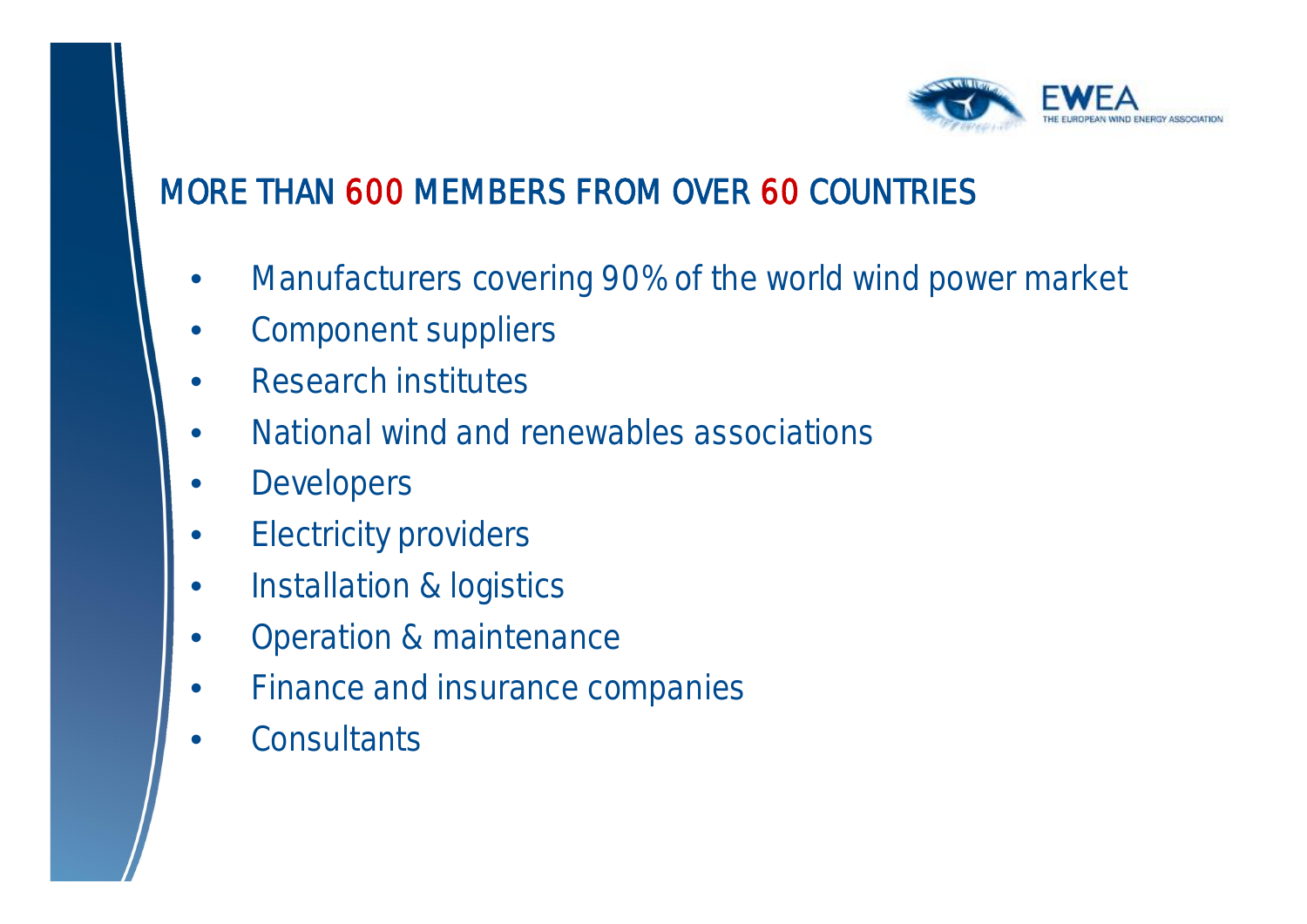

#### Member companies

























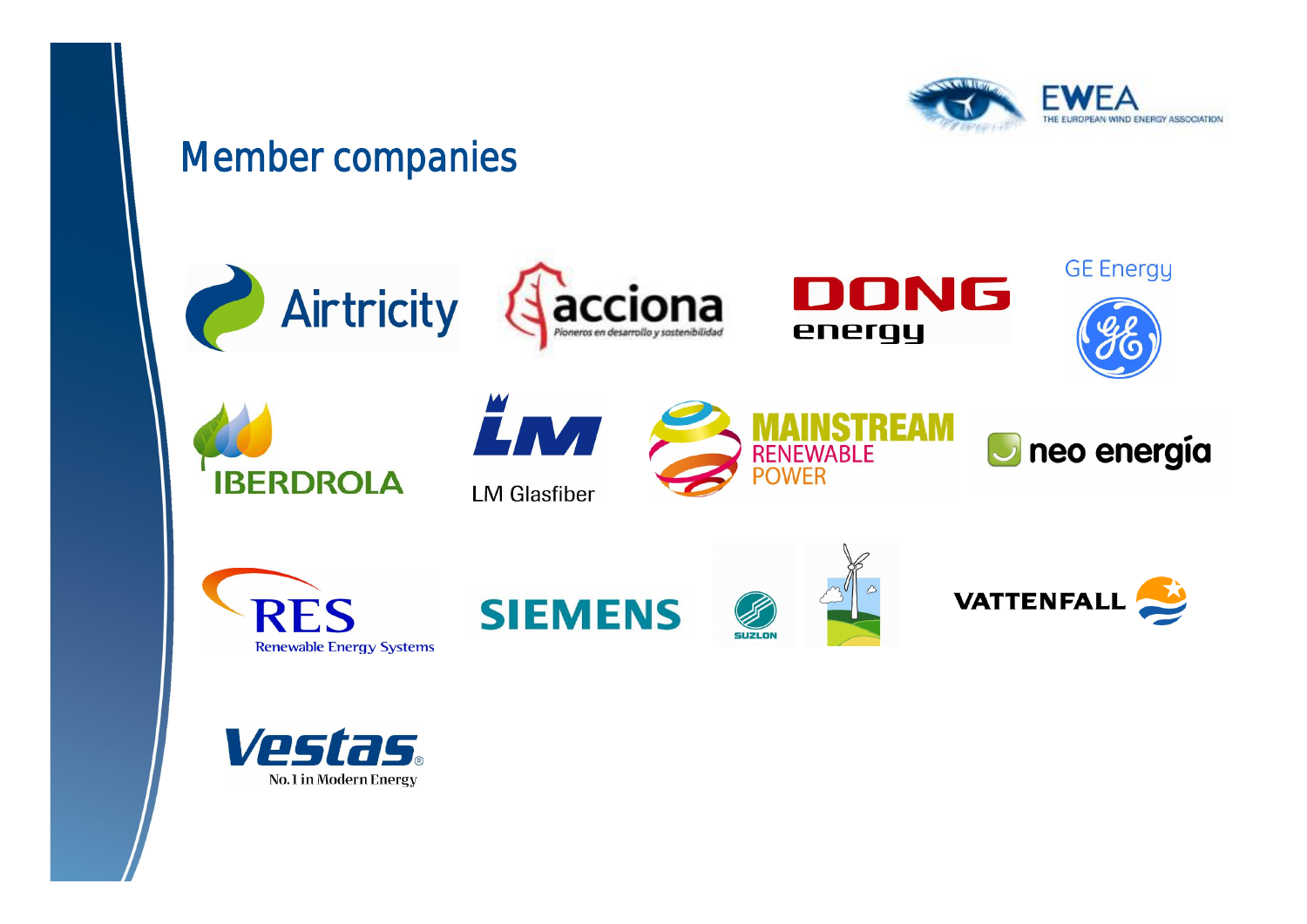



#### European Offshore Wind Conference & Exhibition 14 –16 September 2009, Stockholm, Sweden [www.eow2009.info](http://www.eow2009.info)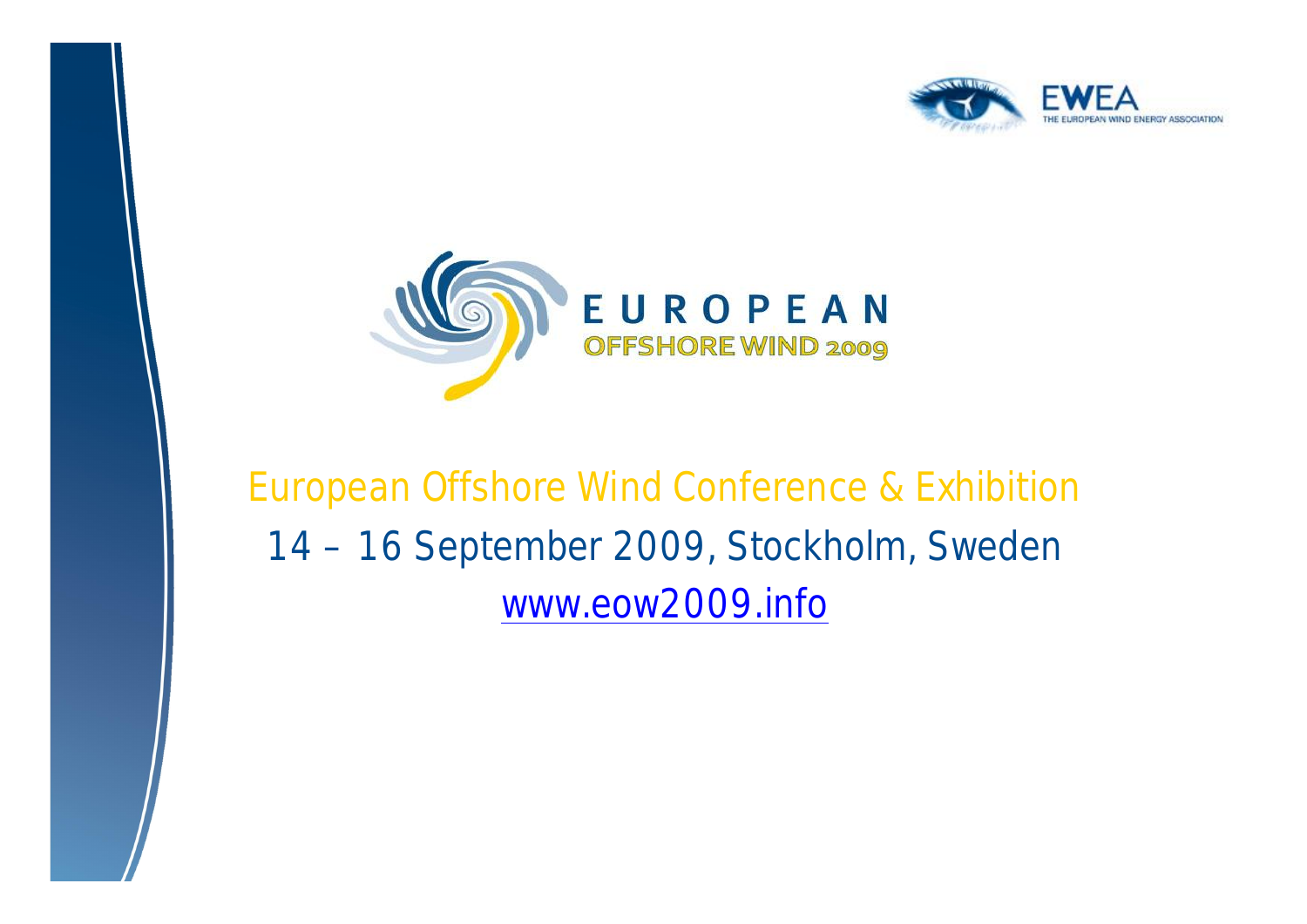



# EWEC 2010 Warsaw, Poland 20 –23 April 2010 [www.ewec20010.info](http://www.ewec20010.info)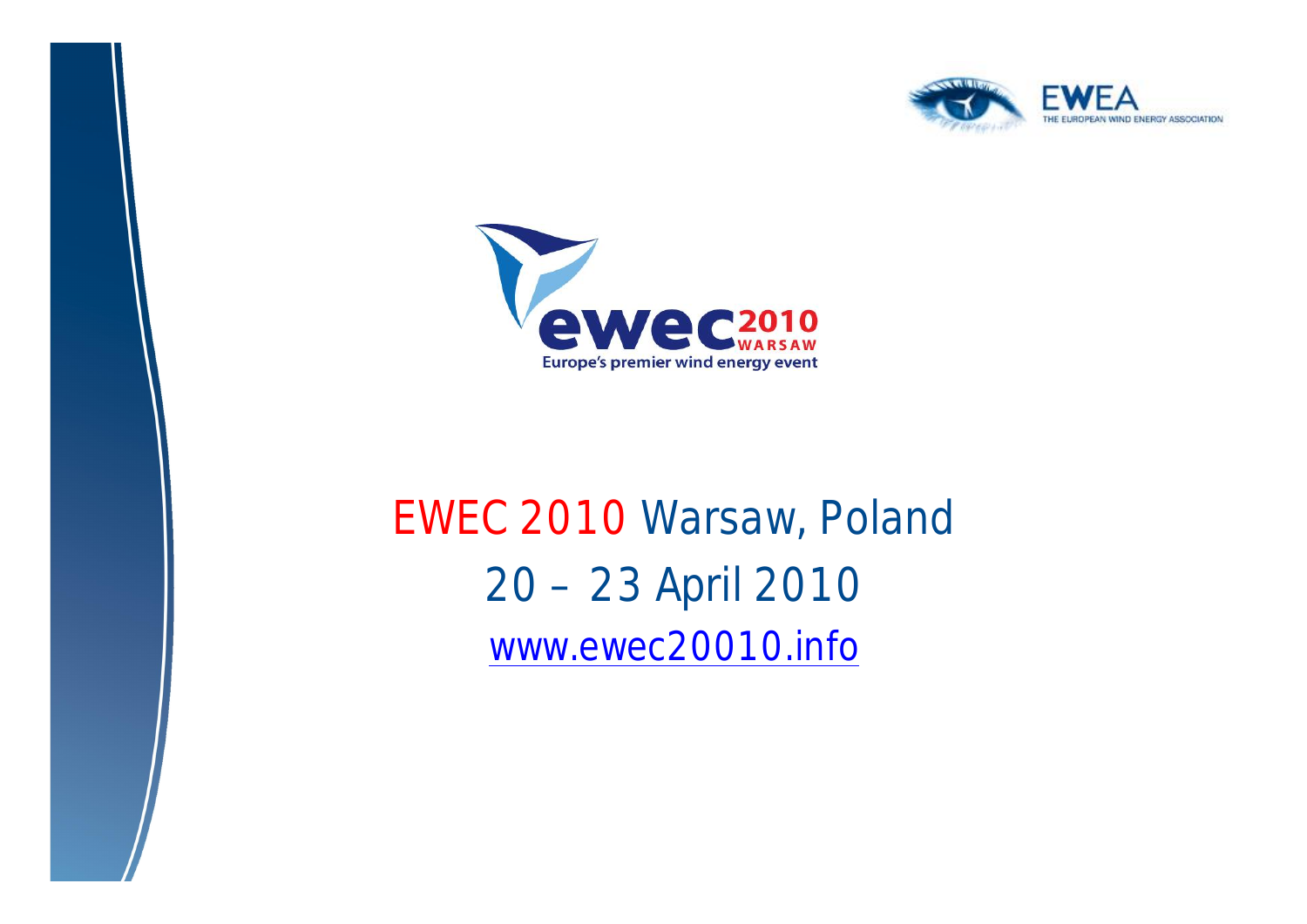# Wind power in Europe 2008



#### Wind power installed in Europe by end of 2008 (cumulative)

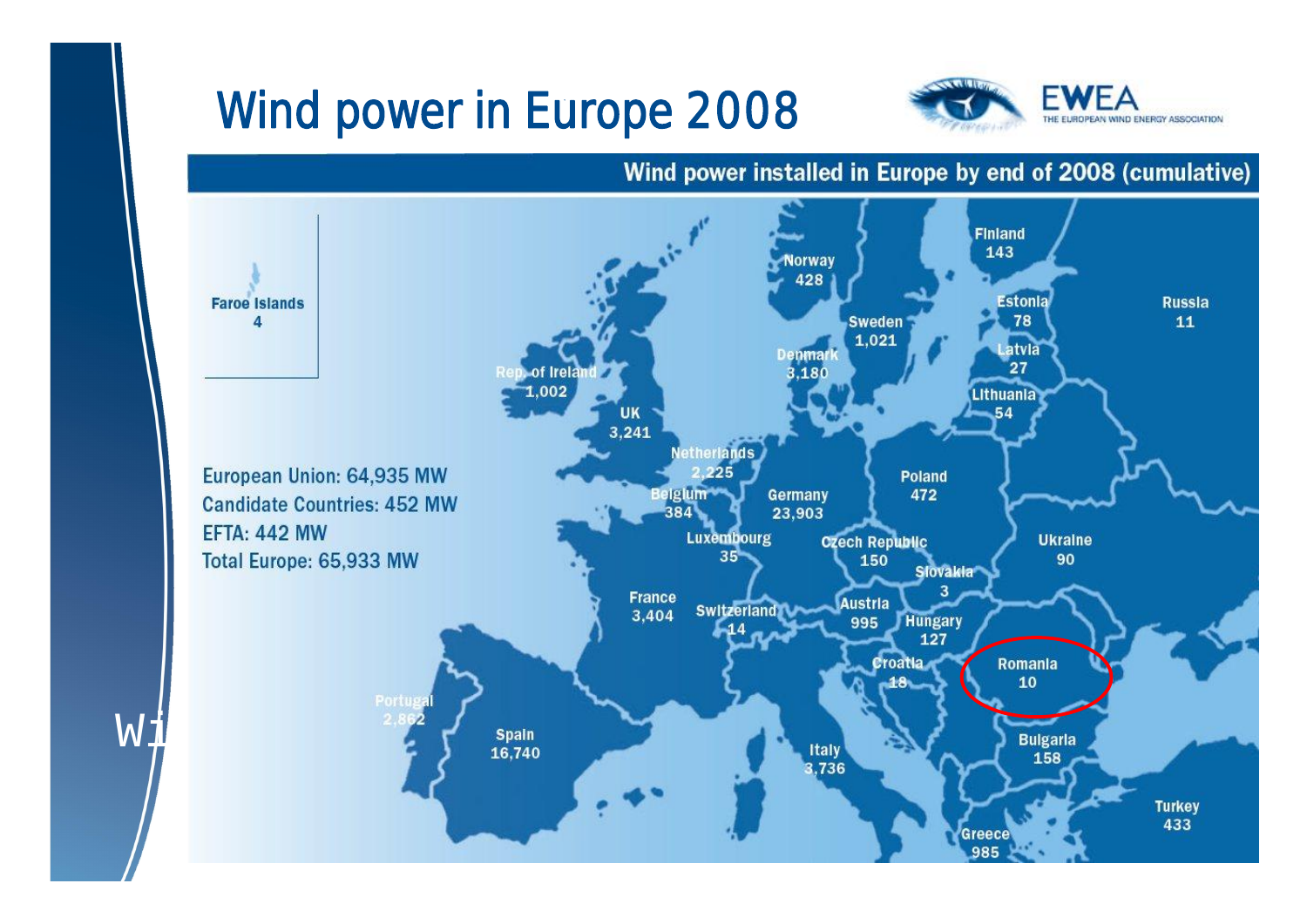

#### Wind Power's Share of Electricity Demand



*Source: EWEA 2007*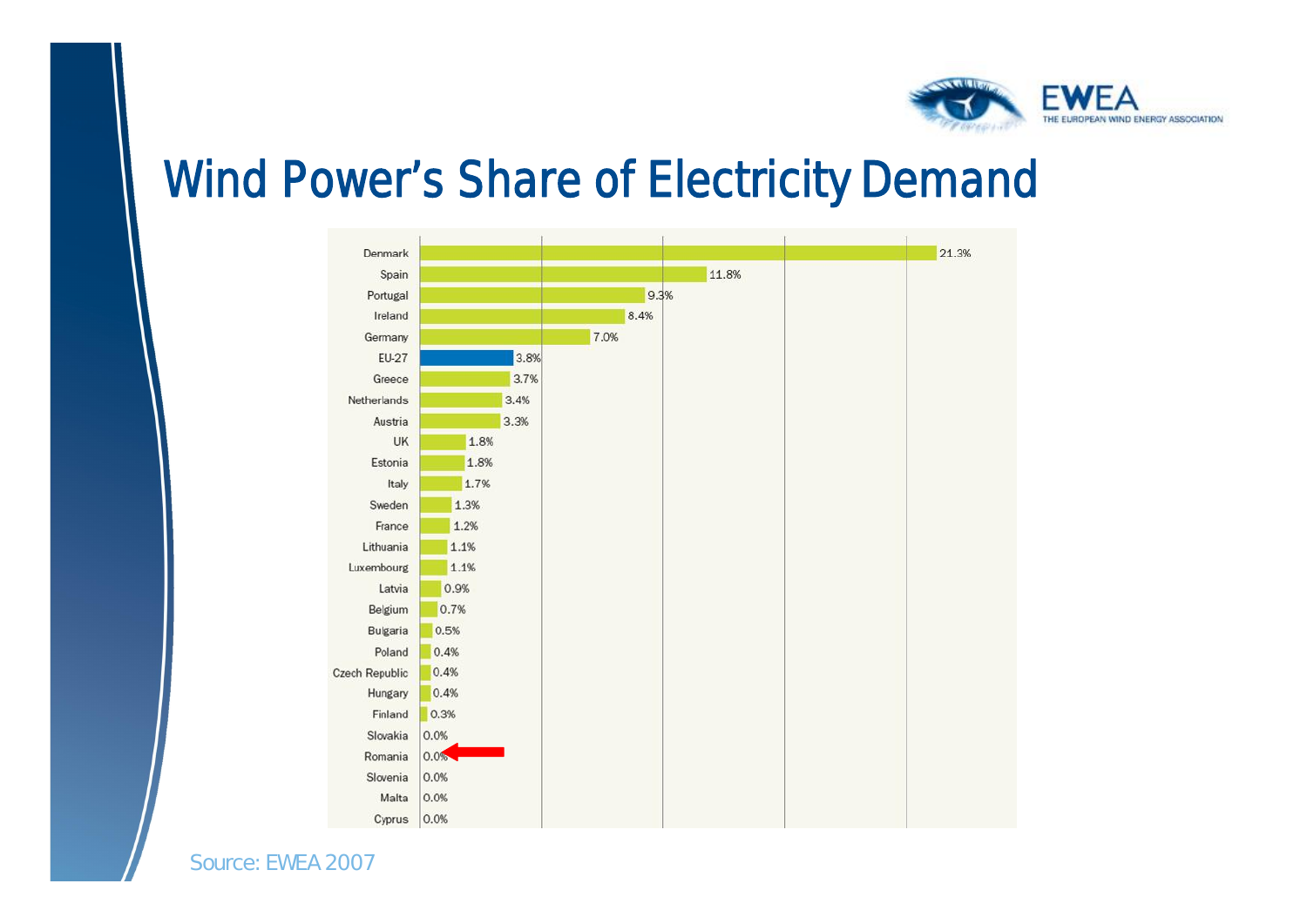

## The EU Renewable Energy Directive

- The EU Renewable Energy Directive 2009 2020:
	- Binding Romanian renewable energy target of 24%
	- National Action Plan to be submitted June 2010
	- Administrative & planning issues
	- Grid issues
	- Cooperation & flexibility mechanisms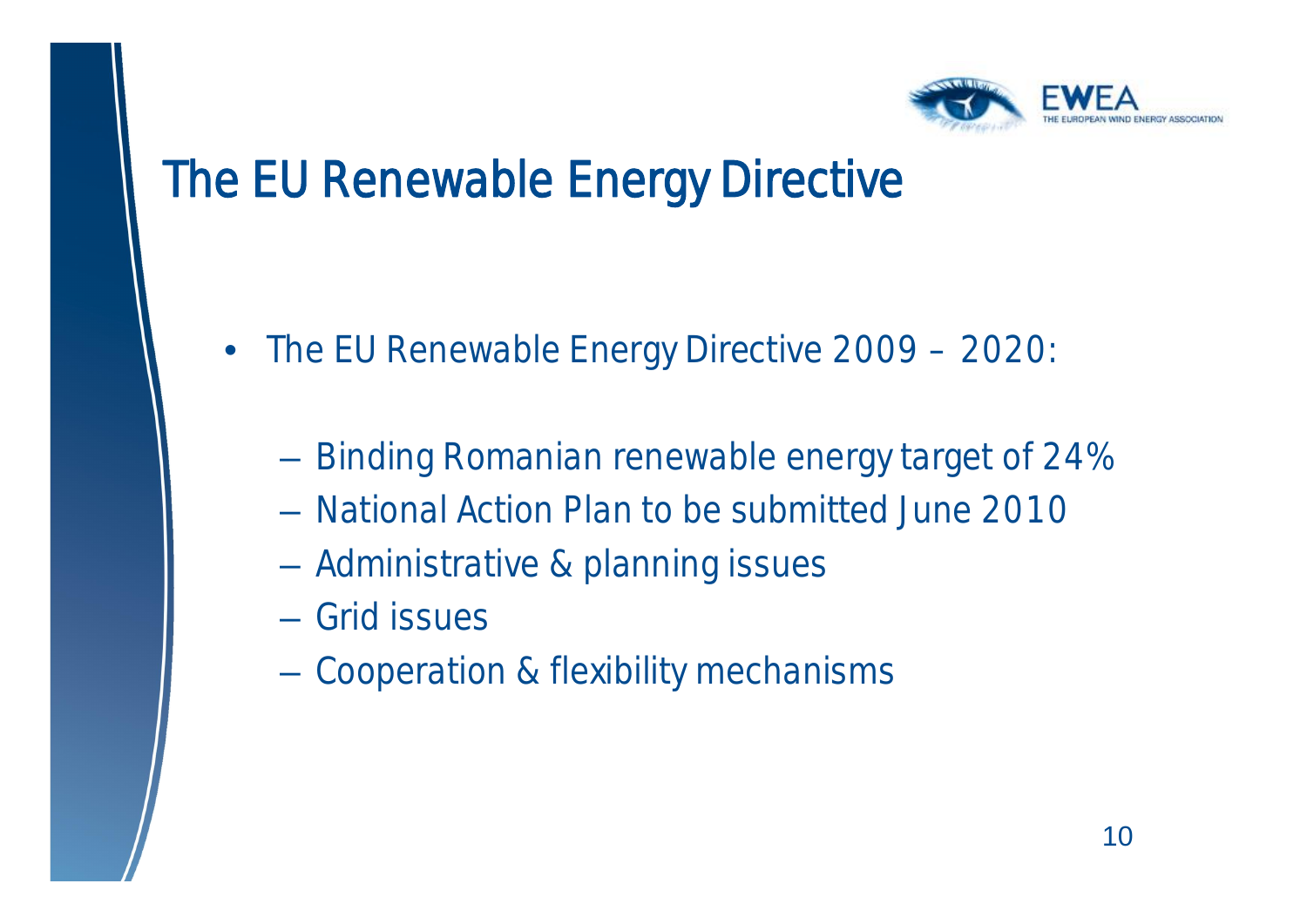

### Differentiated National Targets

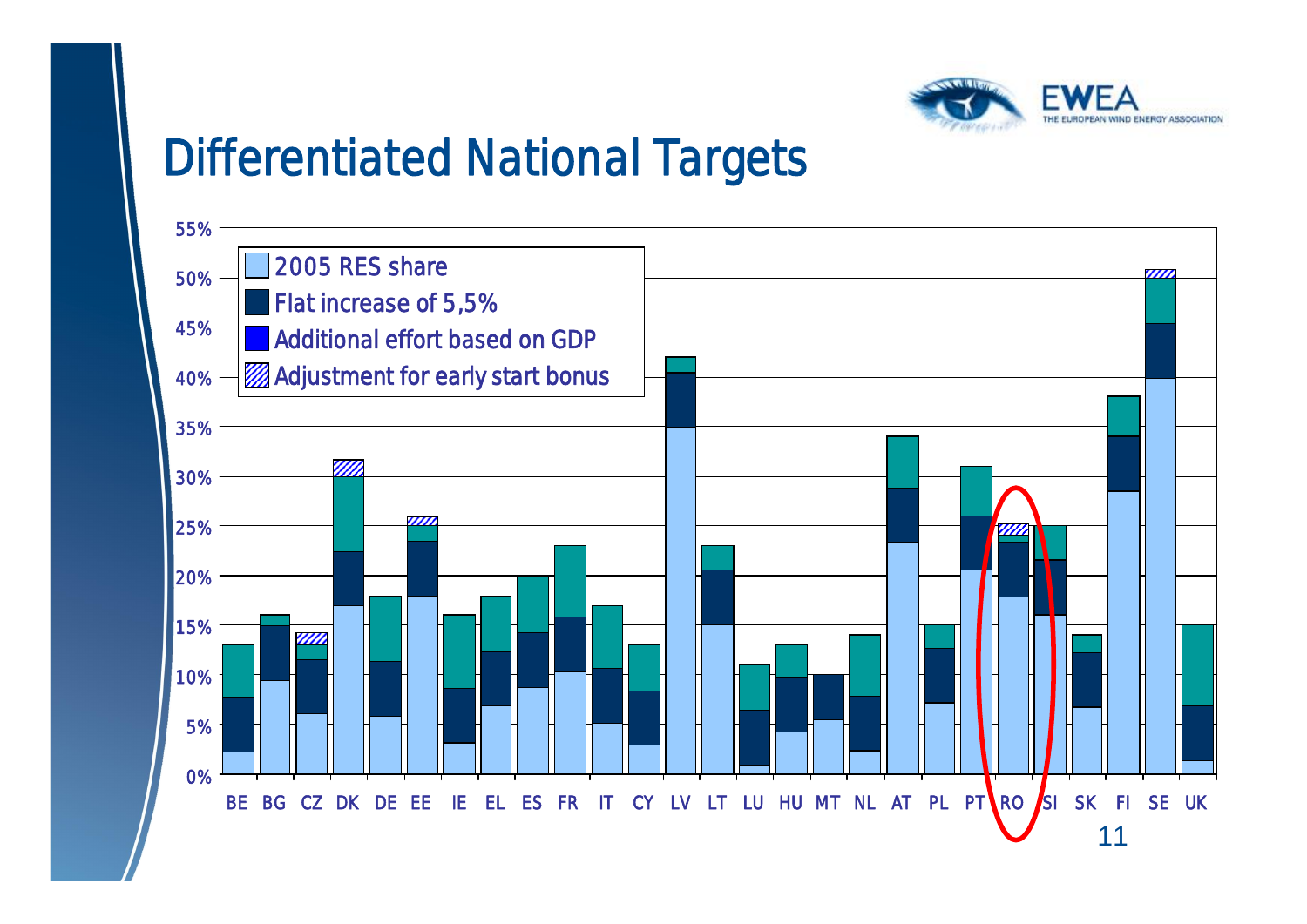

#### Indicative trajectory: Romania & EU

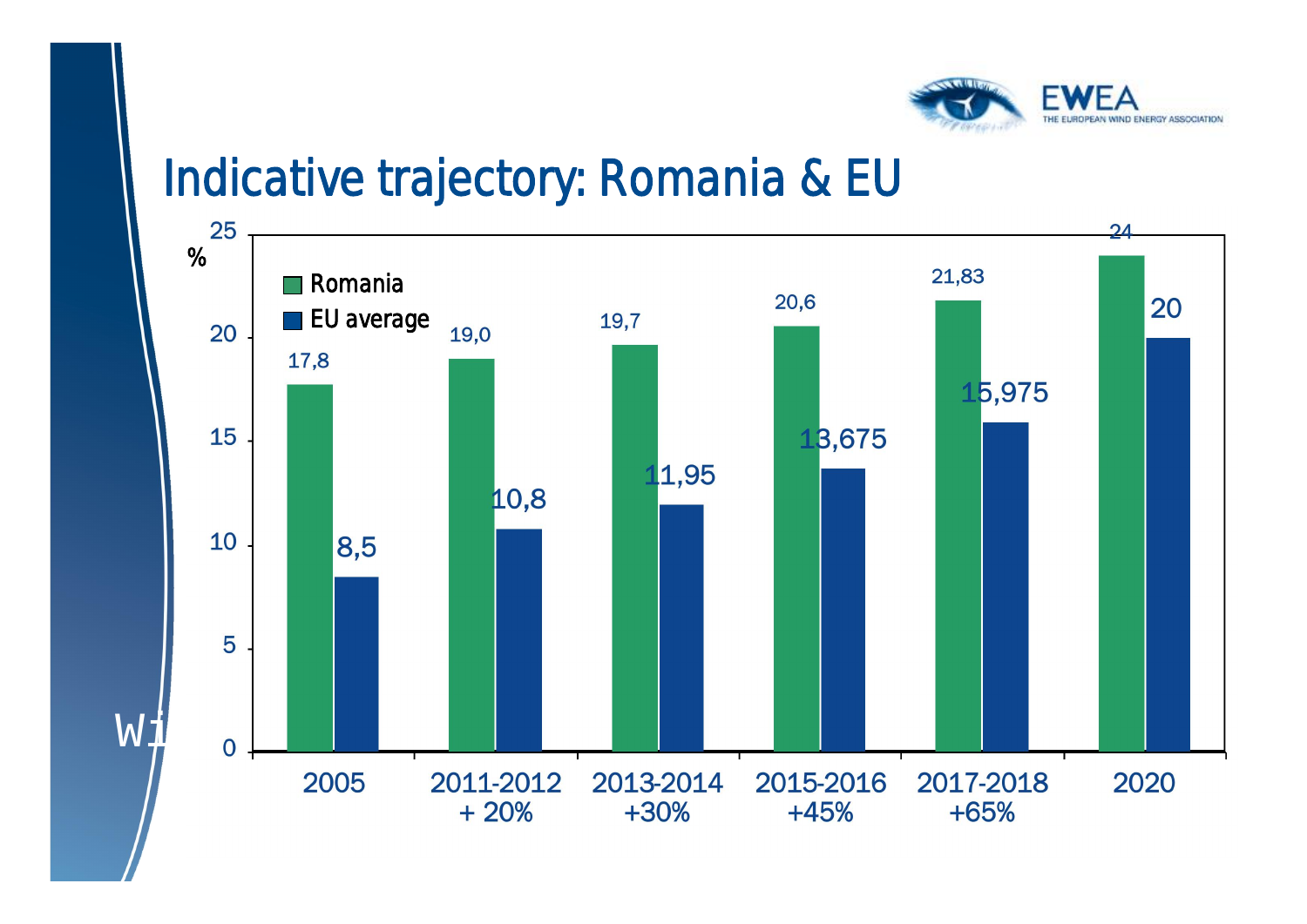

### National Action Plans - timeframe

| June '09               | Binding format for the National Action Plans is made available by<br>Commission                                                                   |
|------------------------|---------------------------------------------------------------------------------------------------------------------------------------------------|
| Summer '09             | Directive enters into force 20 days after publication in the Official<br>Journal, New                                                             |
|                        | installations and increased capacity from refurbished installations may<br>take advantage of joint projects aspects                               |
| December<br>'09        | Member States send a forecast document to Commission indicating<br>whether they will have a surplus or import needs to meet interim<br>trajectory |
| <b>June '10</b>        | Member States send National Action Plan to Commission outlining<br>"appropriate measures"                                                         |
| Summer/<br>Autumn '10  | Member States transpose the Directive's provisions into national law &<br>communicate this to the Commission                                      |
| <b>December</b><br>110 | Commission evaluates the National Action Plans.                                                                                                   |
| December<br>'11        | Member States report on progress made in reaching established<br>13<br>national objectives (every 2 years)                                        |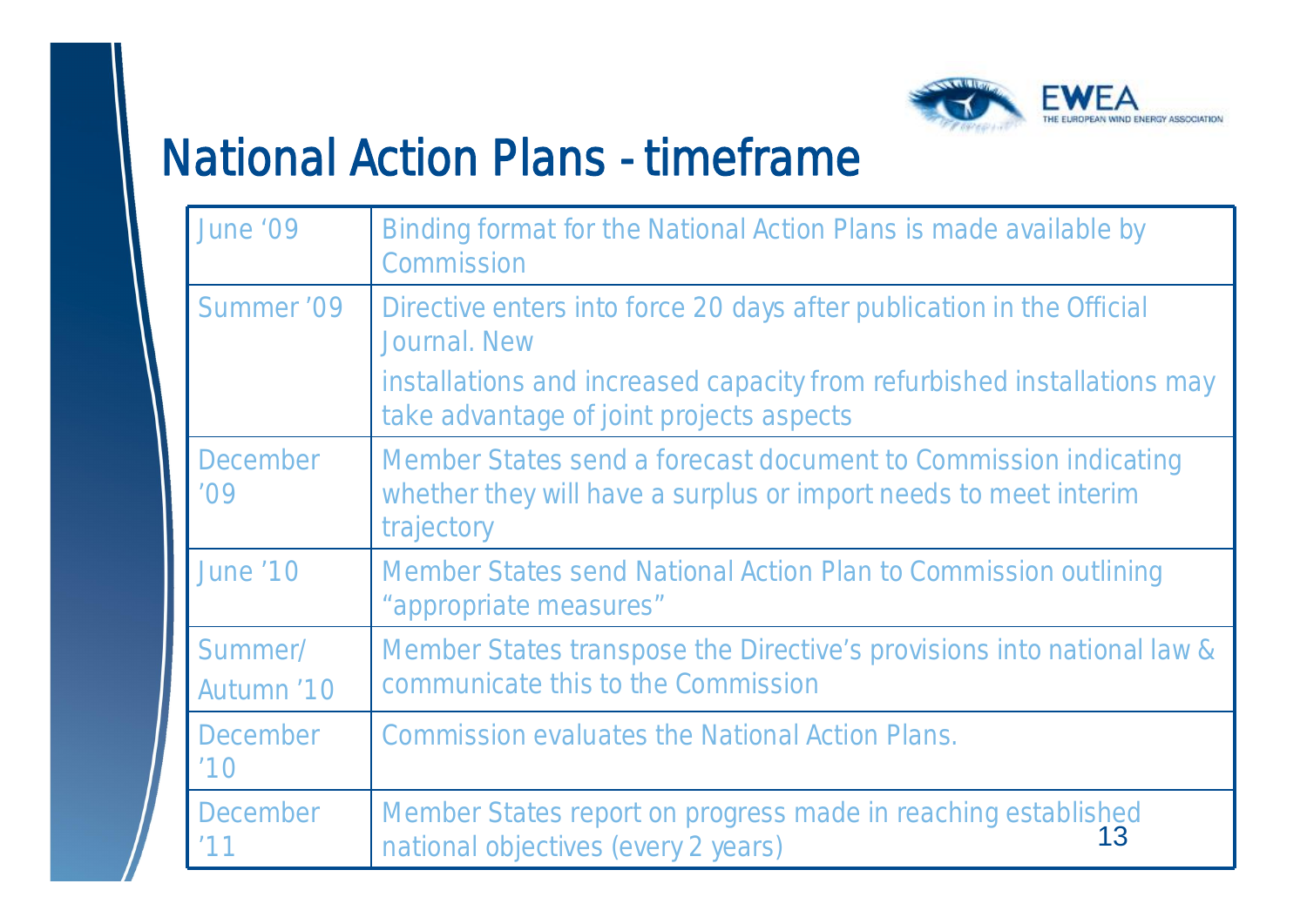

## National Action Plans

The binding template to be published by the Commission will include:

- Ø Gross final energy consumption in electricity, transport and heating and cooling for 2020;
- Ø National sectoral 2020 targets and estimated shares of RES in each sector in 2020;
- Ø The estimated trajectory to 2020;
- Ø The ways these sectoral targets will be achieved, including: üan overview of all policies and measures concerning the
	- promotion of RES;
		- üthe specific steps that will be taken to address administrative procedures and grid access, including the need to extend and/or to reinforce existing infrastructure to facilitate the integration of the quantities of renewables needed;
		- üthe total contribution expected of each renewable energy technology to meet the national overall target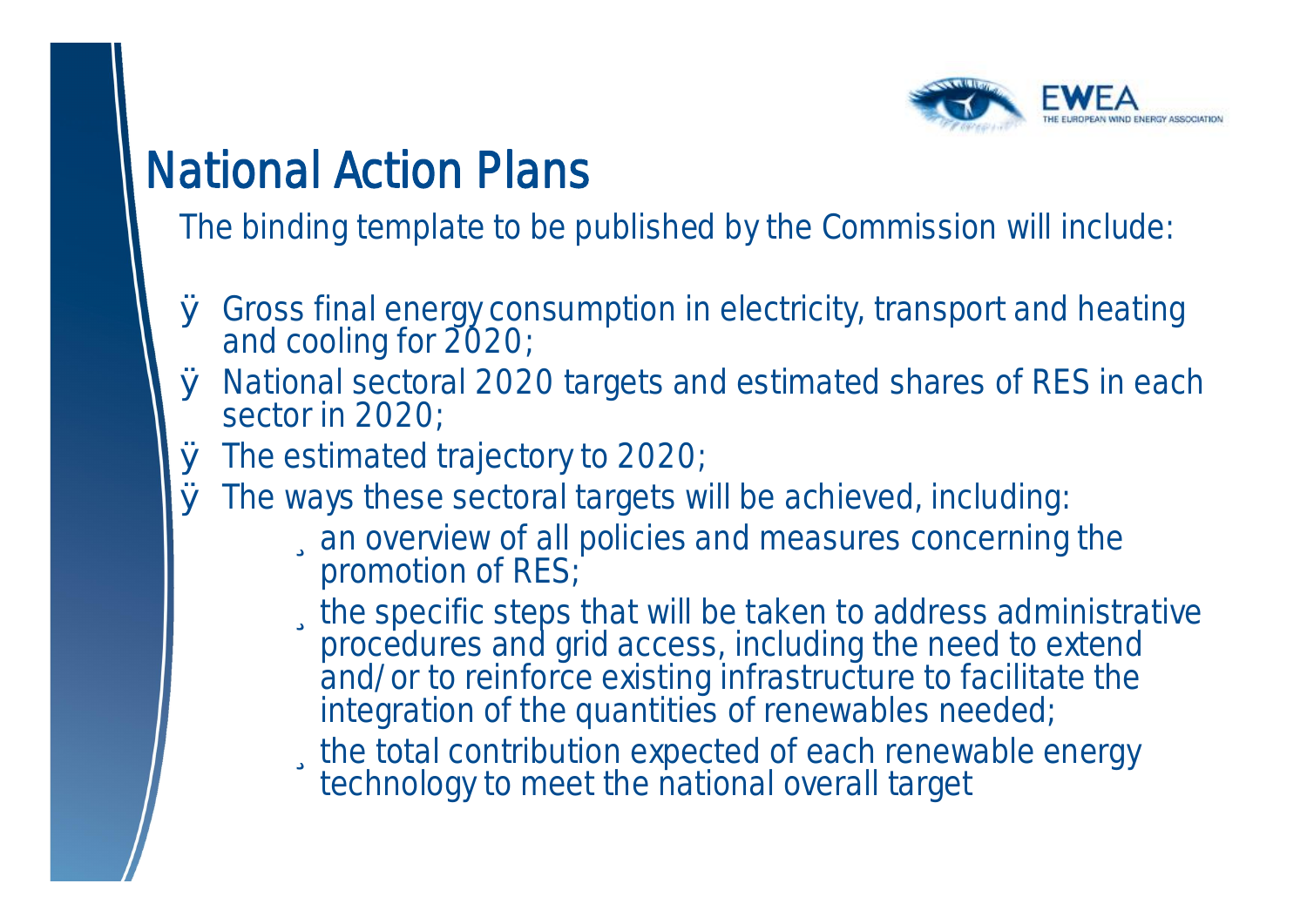

#### Administrative Procedures

- Romania will have to make sure that the authorisation process for renewable energy projects is proportionate, necessary and transparent and at the appropriate administrative level;
- the respective responsibilities of national, regional and local administrative bodies for authorisation, certification and licensing procedures including spatial planning are clearly coordinated and defined;
- Transparent timetables for determining planning applications;
- comprehensive information on the processing of an authorisation and assistance available to applicants must be made available at the appropriate level;
- administrative charges paid by planners are transparent and costrelated.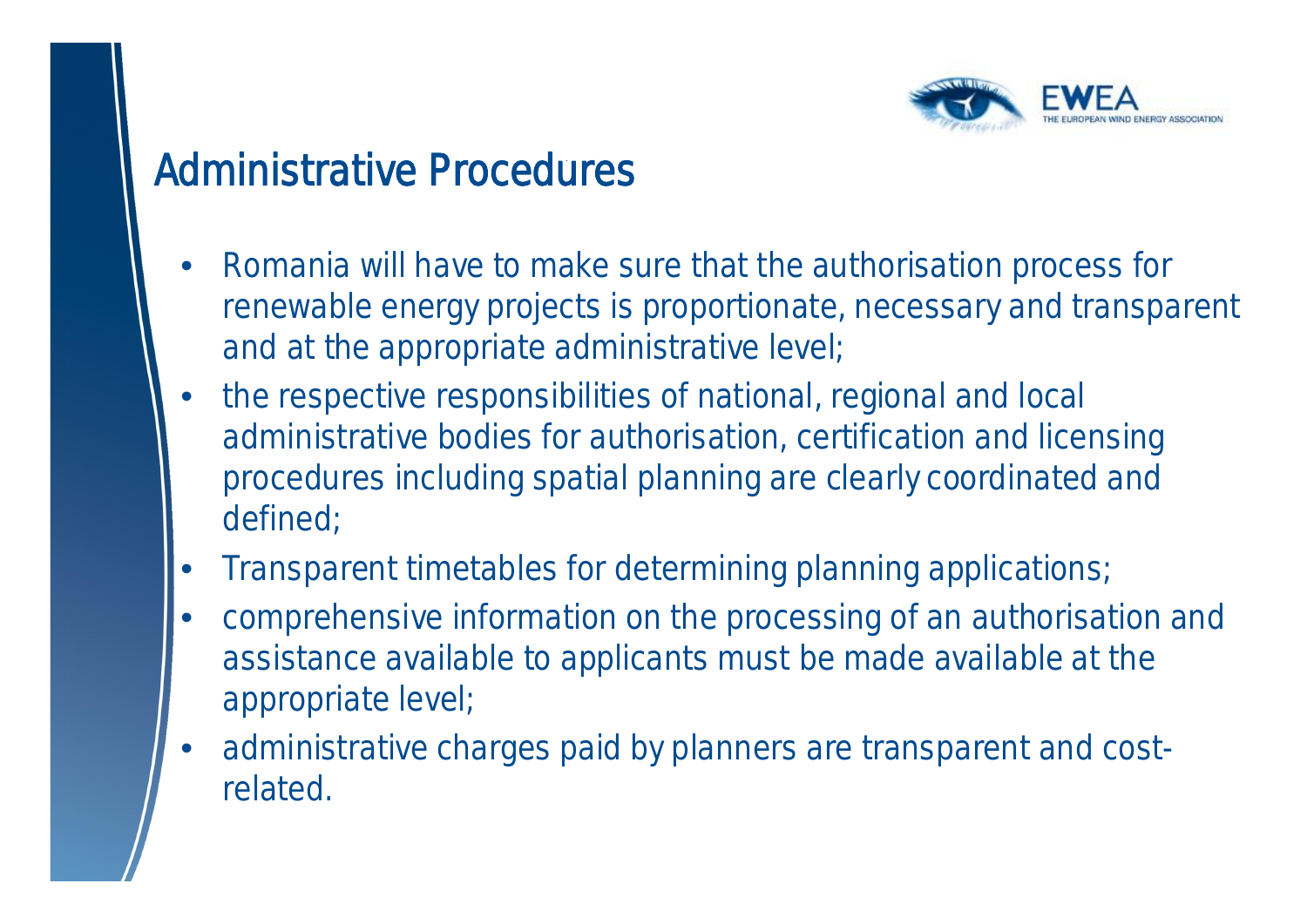

### Grid issues

In order to help develop renewable electricity Romania is required to:

- Take the appropriate steps to develop:
	- transmission and distribution grid infrastructure,
	- intelligent networks,
	- storage facilities
	- the electricity system
- speed up authorisation procedures for grid infrastructure;
- ensure that TSOs & DSOs guarantee the transmission and distribution of renewable electricity; and
- provide for either priority access to the grid system (connected generators of renewable electricity are sure that they will be able to sell and transmit their electricity) - or guaranteed access (ensuring that all electricity from renewable sources sold and supported gets access to the grid) - and priority during dispatch.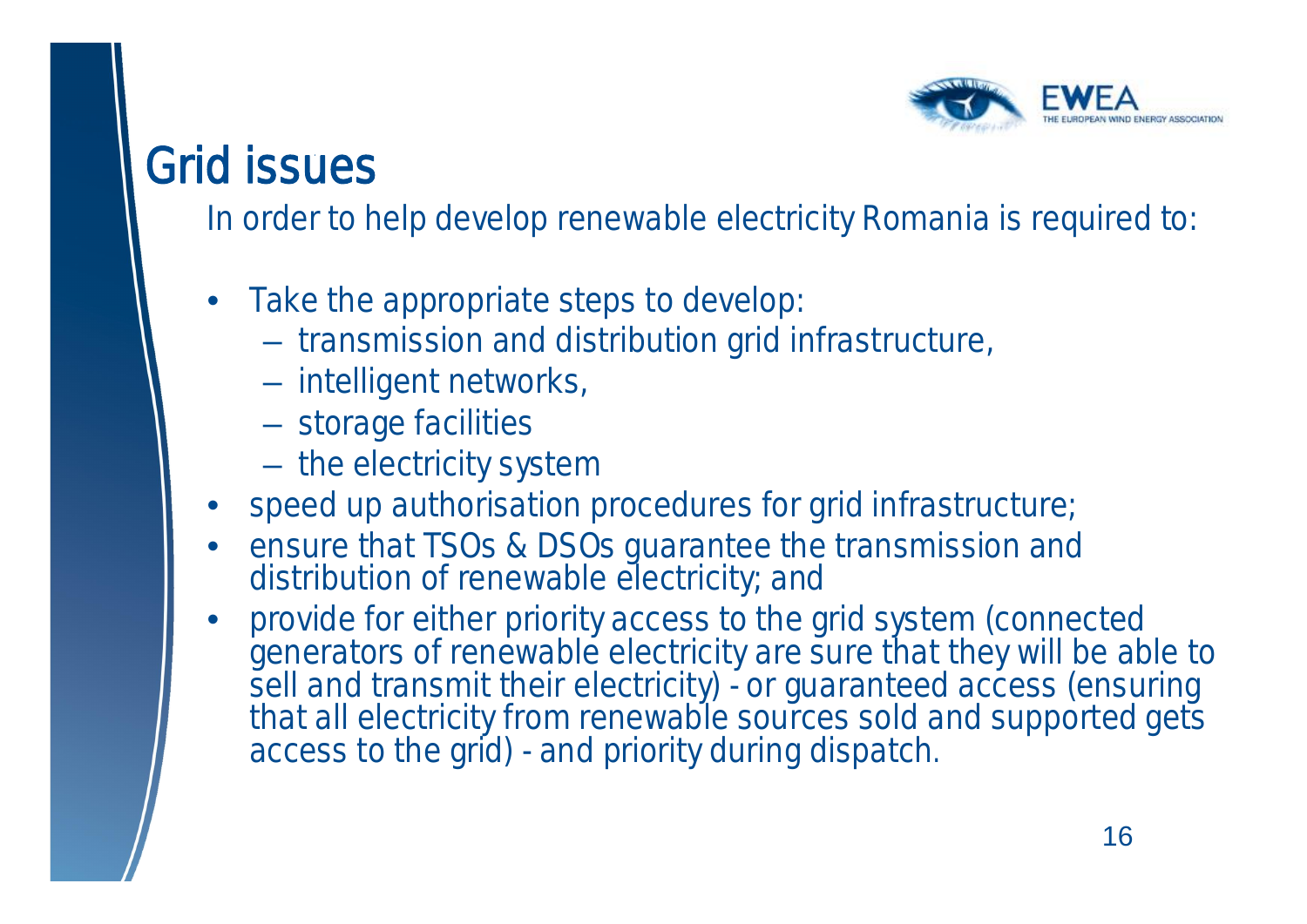

# Flexibility & cooperation mechanisms – between EU countries

- Member States may agree a statistical transfer of a specified amount of RES between themselves, if:
- such a statistical transfer does not affect the achievement of the national target by the Member State; and
- the European Commission is notified by all Member States involved in the transfer.
- Two or more Member States may cooperate on a joint project and this cooperation may involve private operators. However:
- only projects that become operational, or increased capacity of an installation that was refurbished, after the Directive EIF;
- The Member State involved must notify the Commission of the proportion or amount of energy produced by any joint project in its territory which is to be regarded as counting towards the national overall target of another Member State.

Two or more Member States may decide to join or partly coordinate their national support schemes. RES is allocated to national target by a statistical transfer or by a distribution rule agreed by the participating Member States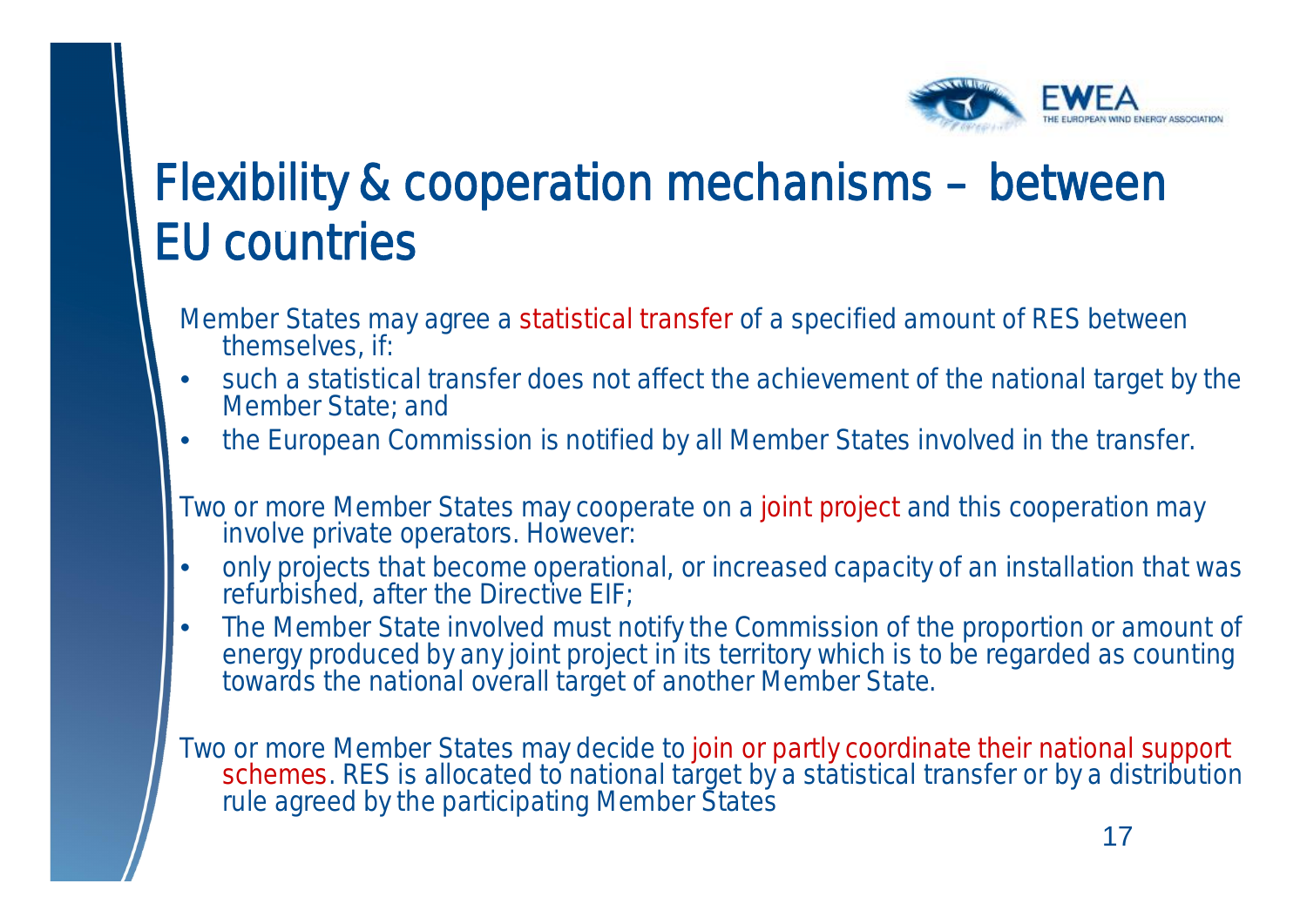

### An opportunity for Romania

Achieving the 2020 RES target of 24% through the National renewable Energy Action Plan should be seen as an opportunity for Romania:

- Clean power production
- Energy security
- Reducing GHG emissions
- Job creation
- Opportunity for providing surplus RE for export